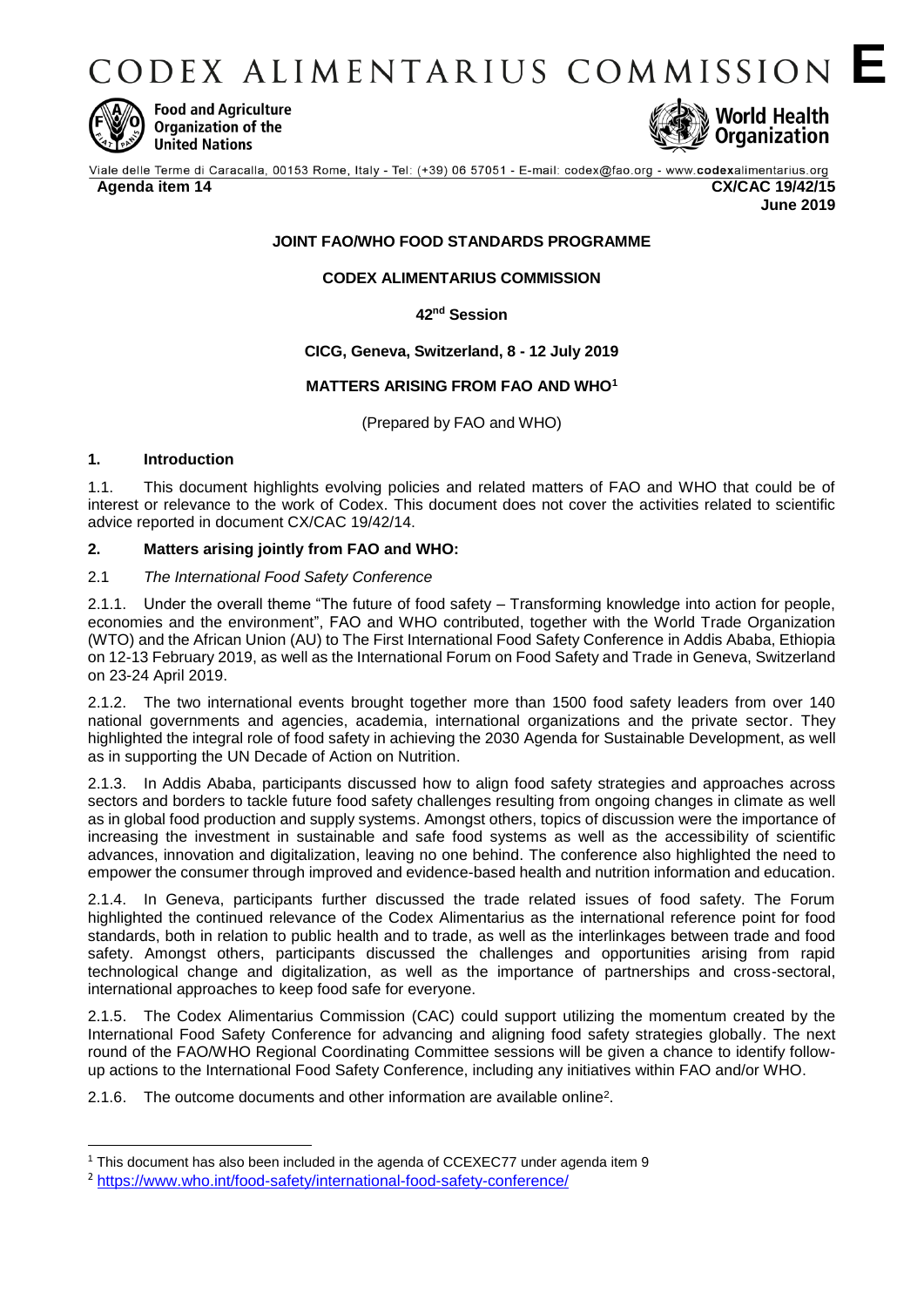## 2.2 *World Food Safety Day*

2.2.1. The first World Food Safety Day (WFSD), adopted by the United Nations General Assembly in December 2018<sup>3</sup>, will be celebrated on 7 June 2019 under the theme "Food Safety, everyone's business". FAO and WHO have been officially designated to facilitate the observance of the WFSD in collaboration with other relevant organizations. The WFSD provides an opportunity to promote awareness and inspire actions for improving access to and availability of safer food through enhanced intersectoral collaboration. More information is available online<sup>4</sup>..

## 2.3 *FAO/WHO's involvement in IAEA work on radionuclides*

2.3.1. FAO/WHO and IAEA continue to work together through the Steering Group on Developing Guidance on the Control of Radionuclides in Food and Drinking Water in Non-Emergency Situations (a joint IAEA/FAO/WHO Project) to develop principles for harmonized guidance on radionuclide activity concentration values in food and drinking water, in continued cooperation with relevant international organizations and national authorities.

2.3.2. This work has supported the discussions in the Codex Committee on Contaminants in Foods (CCCF). CCCF13 agreed to prepare a discussion paper to increase understanding of the presence of radioactivity in feed and food under normal circumstances and enable the Committee to determine possible follow-up actions. The FAO/WHO and IAEA work is on-going, more data will be collected through GEMS/Foods and is expected to show first results in 2020.

# 2.4 *UN Interagency Coordination Group (IACG) on Antimicrobial Resistance*

2.4.1. The Interagency Coordination Group (IACG) on Antimicrobial Resistance was convened by the Secretary-General of the United Nations after the UN High-Level Meeting on Antimicrobial Resistance in 2016. The IACG brought together partners across the UN, international organizations and individuals with expertise across human, animal and plant health, as well as the food, animal feed, trade, development and environment sectors, to formulate a blueprint for the fight against antimicrobial resistance. The Secretariat for the IACG was provided by the WHO, with contributions from the FAO, and the World Organisation for Animal Health (OIE). In April 2019, the final report of the IACG was submitted to the Secretary-General of the United Nations, entitled "No time to wait: securing the future from drug-resistant infections".<sup>5</sup>

## 2.5 *UN Decade of Action on Nutrition 2016 - 2025*

2.5.1. The first progress report on the UN Decade of Action on Nutrition (Nutrition Decade), which was released in 2018 and was conveyed by the UN Secretary-General to the UN General Assembly during its Seventy-second session, provides an overview of the progress made in implementing the Nutrition Decade, reflecting key developments at international, regional and country levels. Following the release of the report, a UNGA resolution was adopted (A/RES/72/306) on the implementation of the UN Decade of Action on Nutrition encouraging governments and other stakeholders to make ambitious commitments with a view to intensifying their efforts and scaling up their activities under the work programme of the Decade.

2.5.2. To guide countries to translate the policies and actions recommended in the voluntary ICN2 Framework for Action into more binding, concrete country-specific commitments for action, FAO and WHO jointly published "Strengthening nutrition action: a resource guide for countries based on the policy recommendations of the Second International Conference on Nutrition<sup>6</sup>". A joint FAO and WHO policy brief on "Driving commitment for nutrition within the UN Decade of Action on Nutrition<sup>7</sup>"sets out the drivers of commitment of people and organizations in support of actions for improved nutrition.

2.5.3. Increasingly, action networks, with global or regional scope, aimed at accelerating and aligning efforts around specific topics linked to an action area of the work programme of the Nutrition Decade are being established. Norway is leading a global action network on sustainable food from the oceans and inland waters for food security and nutrition<sup>8</sup>. Australia and France are leading a global action network aimed at accelerating and aligning efforts around nutrition labelling. The Network was established to exchange country experiences and good practices, share successes and challenges, and provide mutual support to accelerate implementation of effective nutrition labelling policies. The governments of France and Australia hosted the launching meeting in February 2019, which provided an opportunity for interested countries from different regions of the world to present their respective country situations and share their experiences. Countries also

1

<sup>3</sup> [http://www.un.org/en/ga/search/view\\_doc.asp?symbol=A/RES/73/250](http://www.un.org/en/ga/search/view_doc.asp?symbol=A/RES/73/250)

<sup>4</sup> <http://www.fao.org/fao-who-codexalimentarius/WFSD/en/>

<sup>5</sup> <https://www.who.int/antimicrobial-resistance/interagency-coordination-group/final-report/en/>

<sup>6</sup> <http://www.who.int/nutrition/publications/strengthening-nutrition-action/en/>

<sup>7</sup> <http://www.who.int/nutrition/publications/decade-of-action-commitment-policybrief/en/>

<sup>8</sup> <https://nettsteder.regjeringen.no/foodfromtheocean/>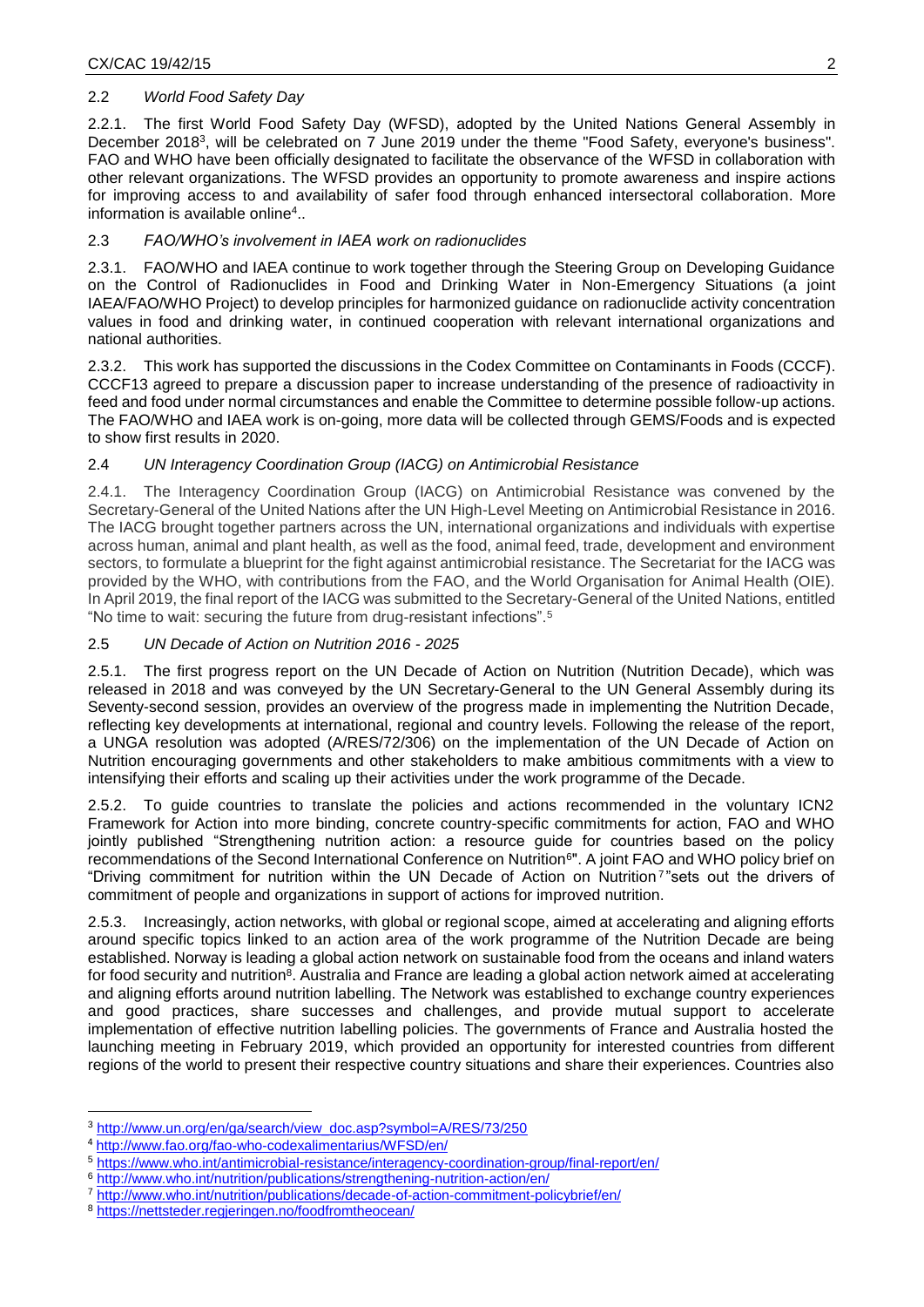discussed the operational aspects of the Network including a joint work plan and next steps.

2.5.4. FAO and WHO are preparing for convening a midterm review of the Nutrition Decade in 2020, with the aim of assessing the achievements in actions taken to implement ICN2 recommendations and the Work Programme of the Decade.

2.5.5. A dedicated website for the UN Decade of Action on Nutrition is now available in all six UN languages<sup>9</sup>.

2.6 *FAO/WHO International Consultation on Sustainable Healthy Diets*

2.6.1. During a meeting held on 12 July 2017 in Geneva, Switzerland, the Directors-General of FAO and WHO agreed that the two agencies would work closer together in the area of Healthy Diets. A dialogue between WHO and FAO on what constitutes a healthy diet was proposed, which could contribute to the UN Decade of Action on Nutrition.

2.6.2. As a follow-up, a one day meeting was held on 14 December 2017 in Geneva between the two technical departments of FAO and WHO, and it was agreed to jointly organize an International Consultation on Sustainable Healthy Diets in July 2019 at FAO Headquarters. It is planned that the consultation will provide guiding principles on healthy diets that countries and citizens can follow to achieve nutritional well-being while at the same time ensuring sustainability.

### **3. Matters arising from FAO**

### 3.1 *Issues Arising from the 161st Session of FAO Council*

3.1.1 Selected recommendations from the 161st Session of the FAO Council (April 2019) that could be of particular interest to the CAC are noted here. Additionally, selected activities involving strategic guidance on issues of importance to food safety have also been identified. Concise explanations of the issues noted in this Section are provided in the Section that follows.

- 3.1.2 The FAO Council:
	- stressed the need for considering all approaches regarding sustainable agriculture and food systems in the preparation of the programme of work of the Organization;
	- further requested that FAO increase the funding in the PWB 2020-21, through efficiencies and cost savings without negatively impacting the delivery of the agreed programme of work, or, if necessary, from the areas of technical de-emphasis to the extent feasible for: i) FAO's work on the International Plant Protection Convention (IPPC) and on Joint FAO/WHO Scientific Advice Programme; and ii) mainstreaming biodiversity at FAO;
	- endorsed the Finance Committee's request to explore options to fully fund the joint FAO/WHO Scientific Advice Programme and the International Plant Protection Convention (IPPC) from future budgetary transfers and to present them at the November 2019 session of the Finance Committee for consideration and approval;
	- highlighted the importance of addressing antimicrobial resistance (AMR) to contribute to the 2030 Agenda for Sustainable Development, and stressed the need for continued work and maintenance of current resource allocation for addressing AMR in agriculture in all regions; and,
	- welcomed the continued work of FAO in addressing antimicrobial resistance (AMR), within the context of the One Health approach; agreed on the need for further support, through extrabudgetary resources, for the Tripartite collaboration between FAO, OIE and WHO for combatting AMR.

#### 3.2 *Concise explanation of FAO Policy and related issues of relevance to Codex*

3.2.1 Sustainable agriculture and food systems

3.2.1.1. Considering the challenges ahead of ensuring the availability of safe and nutritious food for all, the sustainability of agriculture and food systems is a critical element to utilize and protect existing resources. Transforming current practices in food production to a sustainable model will require changes that may affect food safety and it will be critical to ensure that food safety is maintained and improved during those transitions and built into emerging sustainable production processes.

#### 3.2.2 Sustainable funding for the joint FAO/WHO Scientific Advice Programme

3.2.2.1. While the 158<sup>th</sup> FAO Council had agreed to allocate a certain amount of unspent funds to the joint FAO/WHO scientific advice program (CX/CAC 18/41/17), the amount of unspent funds available did not trigger the stipulations of the council decision. The 161st Council has requested FAO to ensure adequate allocation of funds from its core budget and efforts are underway to secure such funds for the 2020-2021 biennium.

**.** 

<sup>9</sup> [www.un.org/nutrition](http://www.un.org/nutrition)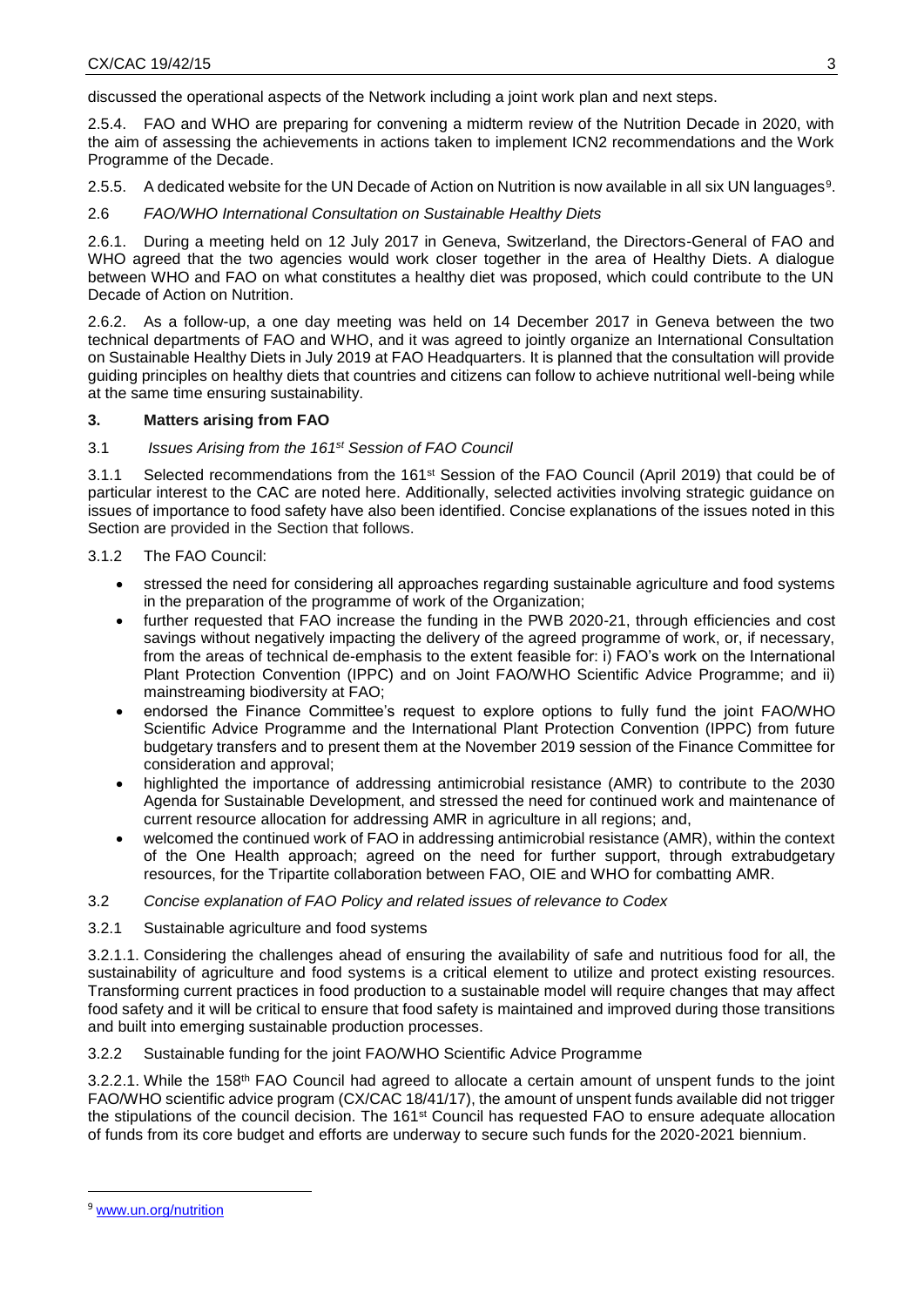### 3.2.3 AMR

3.2.3.1. Strengthening efforts to address AMR has again been confirmed as a critical activity for FAO; the need to perform all activities under the lens of One Health and in coordination with WHO and OIE has been noted, while recognizing that additional extrabudgetary funds are necessary to support the work of the Tripartite.

### 3.3 *CFS: Voluntary Guidelines for food systems and nutrition*

3.3.1. The Committee on World Food Security (CFS) is an inclusive international and intergovernmental platform for all stakeholders to work together to ensure food security and nutrition for all. The Committee reports to the UN General Assembly through the Economic and Social Council (ECOSOC) and to FAO Conference. At CFS45 in 2018, nutrition featured prominently on the agenda. The Committee endorsed the Terms of Reference for the preparation of the CFS Voluntary Guidelines on Food Systems and Nutrition, in support to the UN Decade of Action on Nutrition and recognized the importance of an inclusive process leading to the adoption of the Voluntary Guidelines, open to all interested stakeholders, which will be facilitated by the CFS Secretariat with the assistance of a Technical Task Team, under the guidance of the CFS Open-Ended Working Group on Nutrition.

3.3.2. The Voluntary Guidelines are expected to provide voluntary guidance to help countries operationalizing the ICN2 Framework for Action recommendations under the umbrella of the UN Decade of Action on Nutrition and the 2030 Agenda for Sustainable Development. The TORs include coverage of food safety and quality and also make reference to the use of all previously agreed Guidelines. The Codex "community" could therefore have significant interest in participating in this work. Updates on the progress of this work can be found at the CFS website<sup>10</sup>.

### 3.4 *Food safety in the context of eradication of hunger, food insecurity and malnutrition*

3.4.1. Within the strategic framework of FAO, the first Strategic Programme (SP) is to "Contribute to the eradication of hunger, food insecurity and malnutrition". With the increasing recognition of food safety and quality as essential contributors to food and nutrition security, various initiatives are underway under this SP to strengthen the understanding of decision makers of the need to consider food safety when devising food and nutrition policies, and vice versa. Among those, a specific policy guidance note is under finalization. In addition, a review on the interactions of food systems with malnutrition, including obesity and noncommunicable diseases, climate change and biodiversity, has recently been launched. The role of the microbiome is being investigated and food safety related considerations are taken into account in this review. A proposal for a side event on this issue (to be held at the margins of the 46<sup>th</sup> session of the World Food Security Committee in October 2019) is currently under discussion.

#### 3.5 *Antimicrobial resistance*

3.5.1. Two additional posts created in 2017 to support the implementation of the corporate AMR programme have been filled (P1 position based in AGAH and a P3 based in AGFF). FAO has also provided a post in the Inter Agency Coordination Group (IACG) secretariat, thereby supporting the activity of the IACG sub-groups in their development of recommendations for UN progress in tackling AMR.

3.5.2. FAO has collaborated with tripartite partners on the Monitoring and Evaluation framework on AMR, intended to assess delivery of the Global Action plan on AMR (GAP) and the resulting impact. The framework articulates the indictors for which data will be collated to measure progress. Publication, which follows an extensive consultation process with experts and Member States, will take place in May 2019. One of the core vehicles through which data will be collected against the indicators is the tripartite country self-assessment questionnaire, which has now completed the third round of responses, with data under analysis.

3.5.3. FAO is also contributing to compilation of the tripartite Development and Stewardship Framework; this framework will support the development, control, distribution and appropriate use of new antimicrobial medicines, diagnostic tools, vaccines and other interventions, while preserving existing antimicrobial medicines, and promoting affordable access to existing and new antimicrobial medicines and diagnostic tools, taking into account the needs of all countries and in line with the GAP. This framework is currently undergoing revision following a Member State consultation hosted by WHO last October.

3.5.4. In May 2018, a [Memorandum of Understanding](http://www.fao.org/news/story/en/item/1136645/icode/) (MoU)<sup>11</sup> was signed by the Directors General of FAO, OIE and WHO to formalize and strengthen cooperation on areas of work related to the human-animalenvironment interface, including AMR. Following the signature of the MoU, FAO, OIE, WHO, in collaboration with the United Nations Environment Programme (UNEP) developed a concrete Tripartite Work Plan on AMR (2019-2020) in support of the GAP and subsequently endorsed at the Tripartite Executive Meeting in Rome (February 2019). The Tripartite Work Plan on AMR has five focus areas to be achieved through multi-sector

**.** 

<sup>10</sup> <http://www.fao.org/cfs/home/en/>

<sup>11</sup> http://www.fao.org/news/story/en/item/1136645/icode/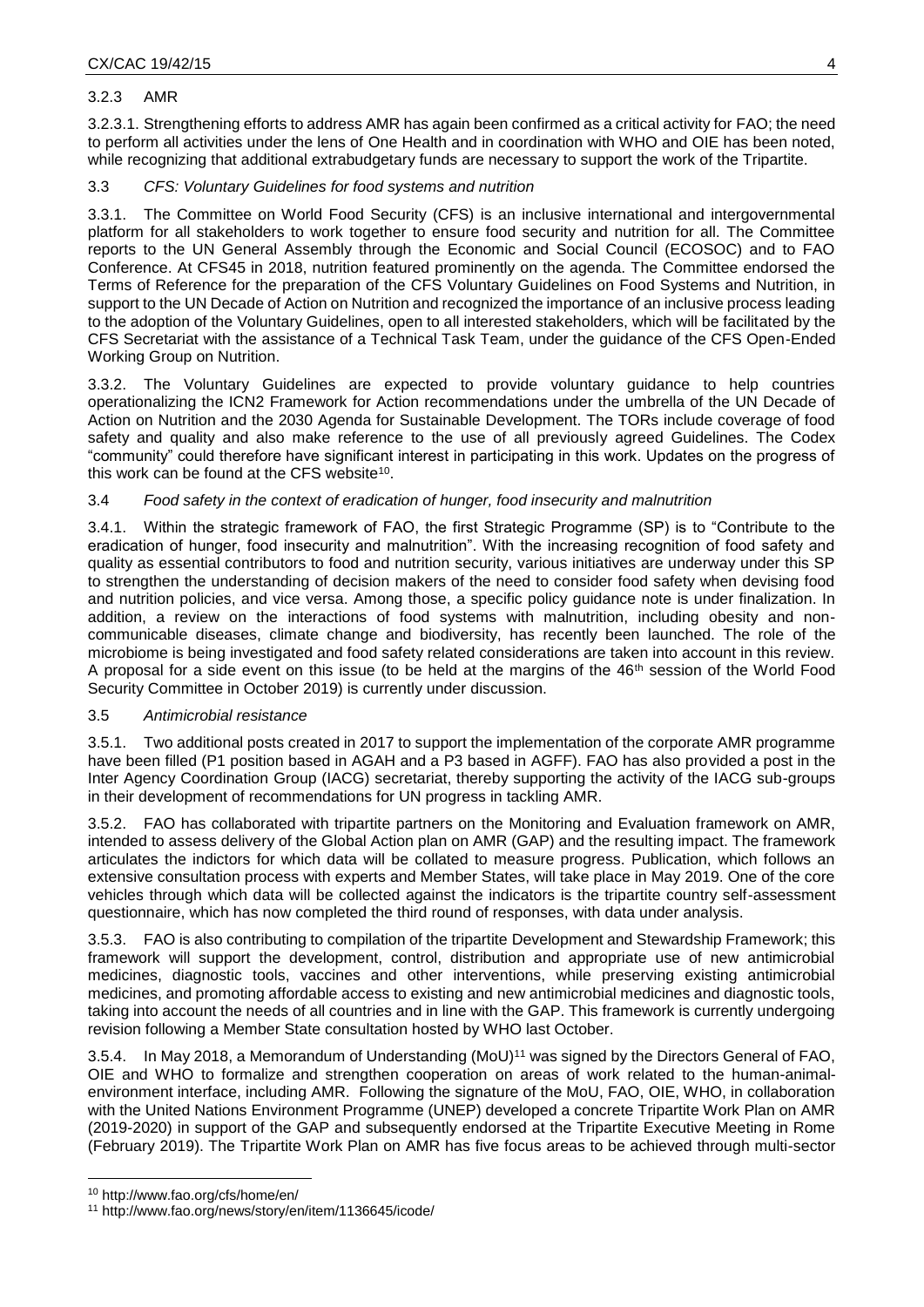collaboration and it recognizes the need for UNEP to join this collaboration. The implementation of the Tripartite Work Plan on AMR (2019-2020) will assist countries to address these areas while adopting a One Health approach. FAO is actively engaged with OIE, WHO and UNDP to establish an AMR Multi-Partner Trust Fund (AMR MPTF) to support the implementation of the Tripartite Work Plan on AMR and secure consistent financing for a five-year work programme.

3.5.5. The Assessment Tool for Laboratories and AMR Surveillance System (ATLASS)<sup>12</sup> was developed to assist countries in assessing their national surveillance system and laboratory diagnostic capacity for AMR. ATLASS has been implemented in more than 20 countries in Asia, Africa, Europe and central Asia and will continue to be rolled out to more countries. FAO is [providing training](http://www.fao.org/asiapacific/news/detail-events/en/c/1129839/) on ATLASS to build regional communities of assessors.

3.5.6. In the ASEAN region FAO has developed regional surveillance guidelines which comprehensively describe methodologies for AMR surveillance in food-borne bacteria from healthy animals intended for food consumption (Guideline #1); Additional guidelines are under development; AMR surveillance in animal pathogens recovered from clinically or sub-clinically diseased livestock and poultry (Guideline #2), AMR surveillance in aquaculture (Guideline #3), AMR Monitoring in animal settings/environment (Guideline #4); and guidelines on AMU data collection at farm level (Guideline #5).

3.5.7. FAO has identified 9 institutions<sup>13</sup>that have been (or are in the process of becoming) designated FAO AMR Reference Centre's, which will support FAO and FAO Member States in the implementation of activities outlined in the FAO Action Plan. An additional four institutions <sup>14</sup> were selected as candidates to FAO Reference Centers on Aquaculture Biosecurity (including AMU and surveillance for AMR).

3.5.8. To improve the knowledge on the impact of AMR in the environment, the FAO Animal Health Service (AGAH) and Land and Water Division (CBL) are collaborating with the Joint FAO/IAEA Division of Nuclear Techniques in Food and Agriculture (AGE) to develop an isotopic analytical toolbox that provides information on the movements and fate of antibiotics through soil and water.

3.5.9. FAO [Development Law Service](http://www.fao.org/legal/development-law/en/) (LEGN) has developed a methodology to assess national AMRrelevant legislation in the food and agriculture sector, including veterinary legislation, food safety, AMR in crops, environment, water and waste. FAO and OIE are working collaboratively to further develop this methodology. The methodology has been applied in 18 countries of Africa<sup>15</sup>, Asia<sup>16</sup> and Central Asia<sup>17</sup>, and will be implemented in five countries in Latin America<sup>18</sup> before the end of 2019.

3.5.10. [A Regional Workshop](http://fao.msgfocus.com/c/1fUkhRuo81gG1hxDl7Tlk6ux) on Legislation and AMU/AMR was conducted in Bangkok in March 2018<sup>19</sup>. The workshop brought together a community of regulators and experts from the region as well as WHO, OIE, and ASEAN. Regional workshops took place also on 11-12 December 2018 in South Africa, including participants from SADC countries, as well as in Ouagadougou, Burkina Faso, on 11 March 2019. Support is planned for similar workshops in other regions and sub-regions, with one aim being to consider where and how regional harmonization of legislation can support improved management of AMR.

3.5.11. FAO legal experts are working to identify AMR-relevant legislations and policies within and across countries and building a new AMR dataset of FAOLEX (a comprehensive database of national legislation and policy in all areas under FAO's mandate). The new dataset will facilitate access and understanding of the different legal areas relevant for AMR. Based on the above experience, experts from LEGN are developing a legislative study on AMR-related legislation, including best practices and options to strengthen regulatory frameworks on AMR.

3.5.12. Approximately 12,500 legislative texts related to food safety and consumer protection are automatically harvested by the Codex Alimentarius site from FAOLEX. Data integration has been improved such that an additional 3,500 texts have been made available in 2019. Discussions are ongoing on how best to record and incorporate feedback from national Codex focal points.

1

<sup>12</sup> <http://www.fao.org/antimicrobial-resistance/resources/tools/atlass/en/>

<sup>&</sup>lt;sup>13</sup> Institutions specific for AMR from: France, Denmark, Germany, Mexico, New Zealand, Senegal, Thailand, United Kingdom and United States of America.

<sup>14</sup> Institutions on aquaculture and biosecurity from: China, India, United Kingdom and United States of America

<sup>15</sup> Kenya, Ghana, Ethiopia, Tanzania, Zambia, Zimbabwe, South Sudan

<sup>16</sup> Lao, Cambodia, Philippines, Vietnam, Bangladesh

<sup>17</sup> Armenia, Belarus, Kyrgyzstan, Kazakhstan, Tajikistan, Ukraine

<sup>18</sup> Guatemala, Bolivia, Peru, Ecuador, Uruguay

<sup>19</sup> <http://www.fao.org/legal/development-law/magazine-1-2018/en/#fourth>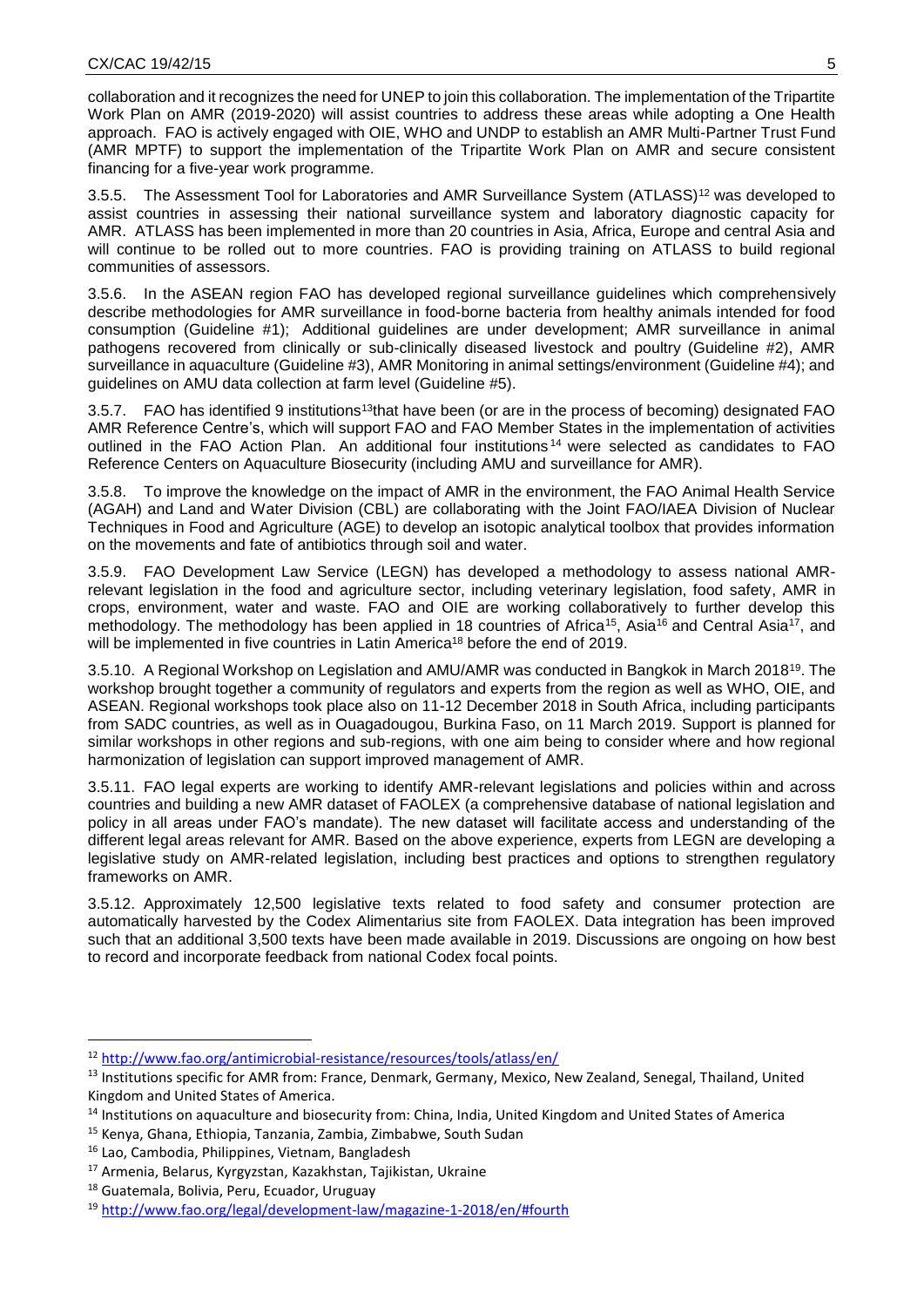3.5.13. FAO has published an [AMR Policy Review and Development Framework](http://www.fao.org/3/CA1486EN/ca1486en.pdf) for Asia and the Pacific<sup>20</sup>. The regional guide is intended for governments to review, update, and develop policies to address AMR and AMU in animal production.

3.5.14. FAO is working in resource-limited [countries in Africa and Asia](http://www.fao.org/antimicrobial-resistance/projects/ongoing/project-2/en/) to develop behaviour change pilot projects promoting good practices and prudent use of antimicrobials.

3.5.15. FAO has developed a stepwise approach tool to address AMR based on the FAO Action Plan called the "Progressive Management Pathway" (PMP) to help Member States with developing and operationalizing multi-sector 'One-Health' National Action Plan (NAP) to combat AMR. To achieve an optimal and sustainable use of antimicrobials, PMP expresses stages and develops in-country competencies to improve progressively better actions for improving awareness, developing monitoring and surveillance capacity, strengthening governance, promoting good practices and the prudent use of antimicrobials. The first in-country [piloting of](http://www.fao.org/africa/news/detail-news/en/c/1190787/)  [the PMP was conducted in Ghana](http://www.fao.org/africa/news/detail-news/en/c/1190787/) in March 2019<sup>21</sup> to be followed by Belgium, Tajikistan and Cambodia.

3.5.16. FAO launched a [new AMR case study series](http://www.fao.org/antimicrobial-resistance/resources/publications-archive/case-studies-series/en/)<sup>22</sup> aimed at supporting countries to learn from one another and to share experiences on the responsible use of antimicrobials. The first of these publications focuses on Denmark's transformation in swine production from a regulatory and public/private partnership and veterinary services perspective and launched in early 2019 by the FAO DG and the Danish Minister of Environment and Food $^{23}$ .

3.5.17. FAO HQ has conducted several expert consultations and published summary reports on antimicrobial use, resistance data, and consequences in horticulture, biocide use and antimicrobial resistance in food processing and antimicrobial residues and resistance in the environment.<sup>24</sup>

## 3.6 *Evaluation of FAO Strategic Programme on Inclusive and Efficient Food Systems (SP4)*

3.6.1. The Evaluation of Strategic Objective 4 (SO4) in 2017 stressed the importance of further extending an integrated approach to food system development through programmes designed to foster coordinated action across technical areas. One of the seven programmes that SP4 has formulated and is implementing in response to this recommendation is the "One Health" programme, which is a programmatic umbrella to promote multi-sectoral responses to food safety hazards in the value chain, risks from zoonotic diseases, AMR, and other threats at the human-animal-ecosystem interface.

3.6.2. The integrated food system approach being promoted under SP4 stresses the need to better understand and strengthen the coordination between the various public and private sector stakeholders at all levels: the individual value chain; at the national level through support to inter-ministerial coordination by assisting in the alignment of the strategies of concerned ministries and coordination between the public and private sectors and civil society; and at the global level in the negotiation of standards, agreements and voluntary guidelines. The approach promotes greater emphasis on coordination between the global, regional, national and local levels of food system governance, as well as support to strategic partnership platforms such as the 10YFP One Planet network on Sustainable Consumption and Production, in particular its Sustainable Food Systems Programme.

## 3.7 *FAO Committee on Fisheries: guidance on social sustainability*

3.7.1 In 2018, at the 33<sup>rd</sup> Session of the FAO Committee on Fisheries (COFI), Member Countries decided that guidance on social sustainability should be developed in cooperation with relevant stakeholders, including industry and fish workers' associations, building on the experience from the development of the OECD-FAO Guidance for Responsible Agricultural Supply Chains. The issue of social conditions and decent work was discussed for the first time at the 16<sup>th</sup> Session of the FAO COFI Sub-Committee on Fish Trade with full consensus among Member Countries about the importance and relevance of human and labour rights.

3.7.2. In line with the mandate from COFI to promote social sustainability in fisheries and aquaculture value chains, a number of Dialogues are being organized this year to inform relevant stakeholders on the ongoing work of the draft FAO Guidance on Social Responsibility that is being developed for presentation to the FAO COFI Sub-Committee on Fish Trade (COFI-FT) in November 2019. These Dialogues provide a unique opportunity for FAO to present the draft guidance to stakeholders in the sector and for participants to provide feedback, comments, suggestions and inputs. Thus, concerns and gaps can be addressed, making the final document more inclusive and robust when submitted to COFI-FT. The report is available online<sup>25</sup>.

 $\overline{\phantom{a}}$ 

- <sup>23</sup><http://www.fao.org/director-general/newsroom/news/detail/en/c/1181473/>
- <sup>24</sup> [http://www.fao.org/3/BU655en/bu655en.pdf;](http://www.fao.org/3/BU655en/bu655en.pdf)<http://www.fao.org/3/CA0963EN/ca0963en.pdf>
- <sup>25</sup> [http://www.fao.org/fileadmin/user\\_upload/bodies/Conference\\_2019/MX970\\_23/MX970\\_C\\_2019\\_23\\_en.pdf](http://www.fao.org/fileadmin/user_upload/bodies/Conference_2019/MX970_23/MX970_C_2019_23_en.pdf)

<sup>20</sup> <http://www.fao.org/3/CA1486EN/ca1486en.pdf>

<sup>21</sup> <http://www.fao.org/africa/news/detail-news/en/c/1190787/>

<sup>22</sup> <http://www.fao.org/antimicrobial-resistance/resources/publications-archive/case-studies-series/en/>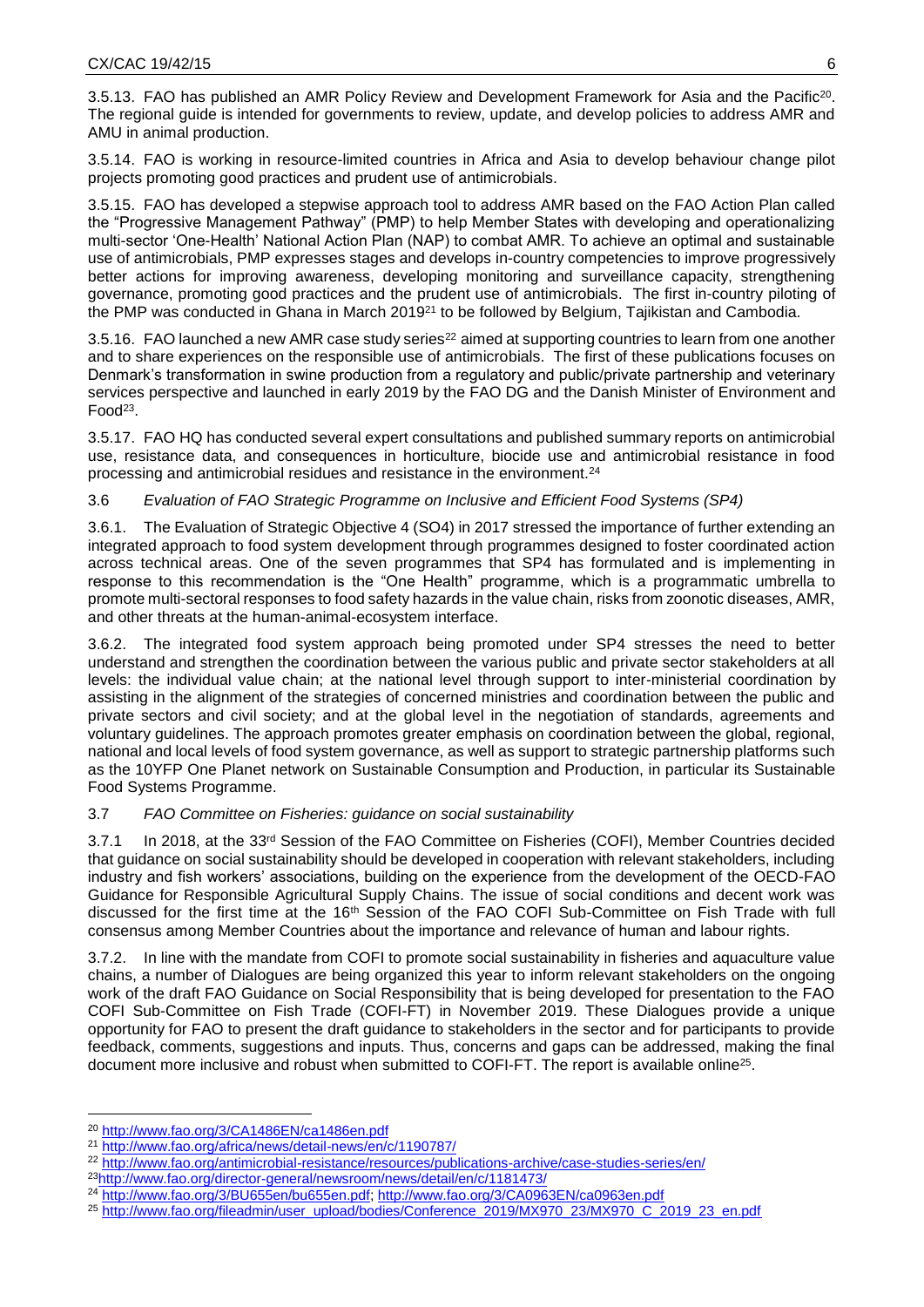## **4. Matters arising from WHO**

#### 4.1 *13t<sup>h</sup> General Programme of Work*

4.1.1. The 71<sup>st</sup> World Health Assembly (21-26 May 2018) adopted the 13<sup>th</sup> General Programme of Work, 2019-2023, (GPW13) which will guide the work of WHO through the two coming biennia (2020-2021 and 2022- 2023), consistent with the UN 2030 Agenda for Sustainable Development and its 17 Sustainable Development Goals (SDGs). The accompanying WHO Impact Framework<sup>26</sup> will monitor the WHO's progress towards achieving the GPW13's "Triple Billion" targets, focusing on measurable impact indicators for people's health at the country level.

4.1.2. The Triple Billion targets are: 1 billion more people with universal health coverage, 1 billion better protected from health emergencies, and 1 billion enjoying better health and well-being primarily through multisectoral policy, advocacy and regulation. Each of the triple billion targets in the GPW13 will be measured with composite indices. In GPW13, food safety-related work is mapped in all three "Billions". More information is available at on the WHO webpage<sup>27</sup>.

#### 4.2 *Programme Budget 2020-2021*

4.2.1. A proposed Programme Budget 2020-2021<sup>28</sup> has been presented for adoption by the 72<sup>nd</sup> World Health Assembly (20-28 May 2019).

4.2.2. Food safety-related actions taken by WHO are mapped in the following Outputs:

- Output 1.3.5 Appropriate measures taken to contain and reduce antimicrobial resistance in the food chain
- Output 2.1.3 Building capacities to detect and respond to food contaminations/ foodborne disease outbreaks (INFOSAN)
- Output 3.1.2 Country-oriented activities including the policy and advocacy work to mainstream food safety in the public health agenda, the estimation of ng the national burden of food borne diseases, the assessment of needs, improving monitoring of food contamination and surveillance of foodborne diseases,
- Output 3.2.1 Implementation of country projects under the Codex Trust Fund.
- Output 3.3.2 Development of international food standards by the WHO/FAO Codex Alimentarius Commission based on the scientific advice provided by WHO and FAO.

#### 4.3 *Transformation of WHO*

4.3.1. In March 2019, WHO announced the most wide-ranging reforms in the Organization's history to modernize and strengthen the institution to play its role more effectively and efficiently as the world's leading authority on public health.

4.3.2. The changes are designed to support countries in achieving the ambitious "triple billion" targets that are at the heart of WHO's strategic plan for the next five years: one billion more people benefitting from universal health coverage (UHC); one billion more people better protected from health emergencies; and one billion more people enjoying better health and well-being.

4.3.3. These changes include:

 $\overline{\phantom{a}}$ 

- Aligning WHO's processes and structures with the "triple billion" targets and the Sustainable Development Goals by adopting a new structure and operating model to align the work of headquarters, regional offices and country offices, and eliminate duplication and fragmentation.
- Reinforcing WHO's normative, standard-setting work, supported by a new Division of the Chief Scientist and improved career opportunities for scientists.
- Harnessing the power of digital health and innovation by supporting countries to assess, integrate, regulate and maximize the opportunities of digital technologies and artificial intelligence, supported by a new Department of Digital Health.
- Making WHO relevant in all countries by overhauling the Organization's capabilities to engage in strategic policy dialogue. This work will be supported by a new Division of Data, Analytics and Delivery to significantly enhance the collection, storage, analysis and usage of data to drive policy change in

<sup>26</sup> [http://apps.who.int/gb/ebwha/pdf\\_files/WHA72/A72\\_5-en.pdf](http://apps.who.int/gb/ebwha/pdf_files/WHA72/A72_5-en.pdf)

<sup>27</sup> <https://www.who.int/about/what-we-do/gpw-thirteen-consultation/en/>

<sup>&</sup>lt;sup>28</sup> [http://apps.who.int/gb/ebwha/pdf\\_files/WHA72/A72\\_4-en.pdf](http://apps.who.int/gb/ebwha/pdf_files/WHA72/A72_4-en.pdf)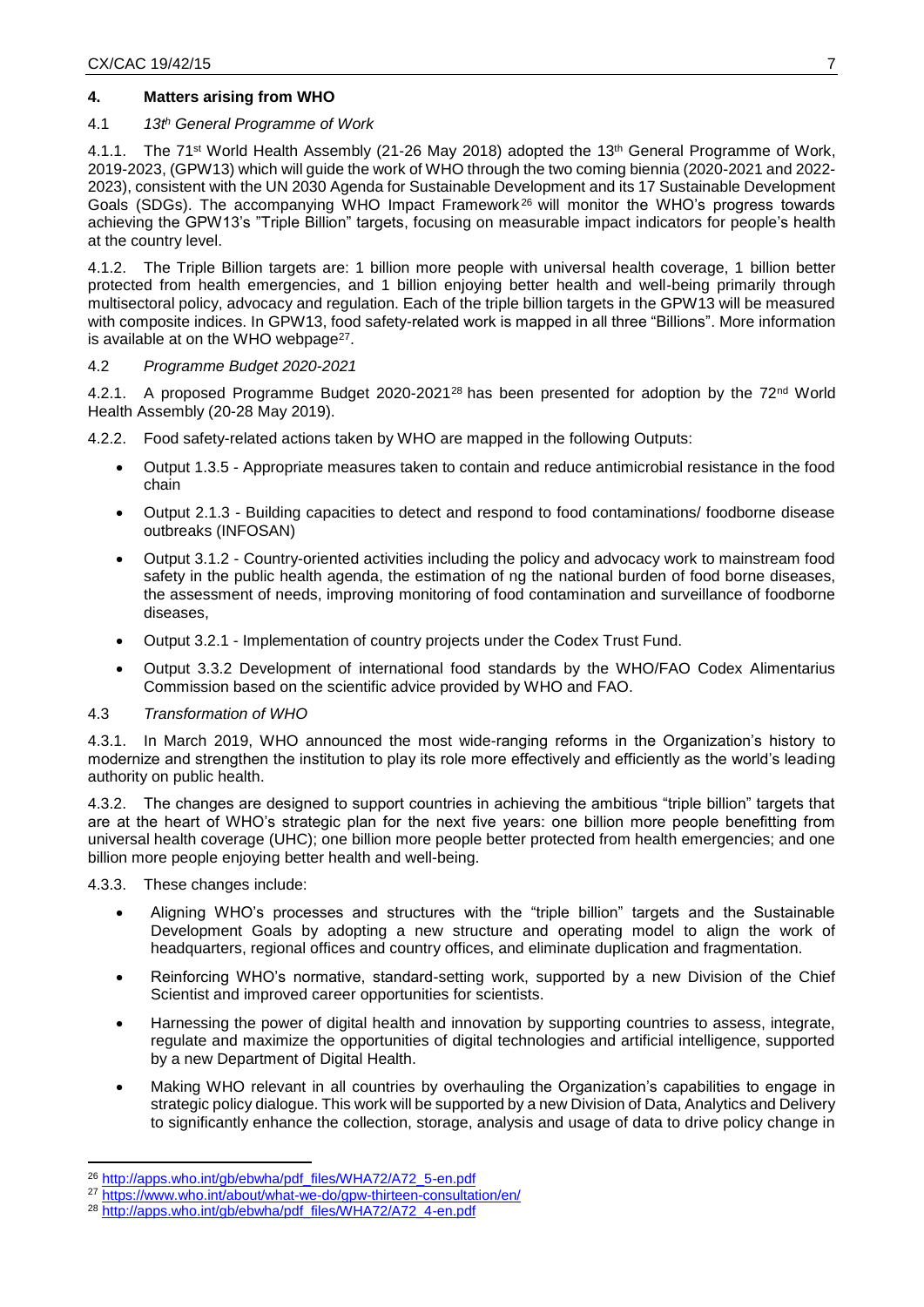countries. This division will also track and strengthen the delivery of WHO's work by monitoring progress towards the "triple billion targets" and identifying roadblocks and solutions.

- Investing in a dynamic and diverse workforce through new initiatives including the WHO Academy, a proposed state-of-the-art school to provide new learning opportunities for staff and public health professionals globally. Other measures include a streamlined recruitment process to cut hiring time in half, management trainings, new opportunities for national professional officers, and previouslyannounced improvements in conditions for interns.
- Strengthening WHO's work to support countries in preventing and mitigating the impact of outbreaks and other health crises by creating a new Division of Emergency Preparedness, as a complement to WHO's existing work on emergency response.
- Reinforcing a corporate approach to resource mobilization aligned with strategic objectives and driving new fundraising initiatives to diversify WHO's funding base, reduce its reliance on a small number of large donors and strengthen its long-term financial stability.

4.3.4. WHO's new corporate structure is based on four pillars which will be mirrored throughout the organization.

4.3.5. The Programmes pillar will support WHO's work on universal health coverage and healthier populations. The Emergencies pillar will be responsible for WHO's critical health security responsibilities, both in responding to health crises and helping countries prepare for them. The External Relations and Governance pillar will centralize and harmonize WHO's work on resource mobilization, communications. The Business Operations pillar will likewise ensure more professionalized delivery of key corporate functions such as budgeting, finance, human resources and supply chain.

4.3.6. Food safety and nutrition, which were both in the Non-Communicable Diseases and Mental Health Cluster, have been brought under the UHC/Healthier Populations Division and are expected to be merged in a single department.

## 4.4 *Relations with the International Agency for Research on Cancer (IARC)*

4.4.1. At the IARC (International Agency for Research on Cancer) Governing Council Meeting on 16-18 May 2018, coordination and communication mechanisms between IARC and WHO/HQ at management and working level was discussed and an Interim Standard Operating Procedure (SOP) was endorsed as a basis for improving coordination between IARC and WHO/HQ on assessments of hazards and risks, and on the communication. The SOP will be updated based on further consultation and experience gained in its application.

4.4.2. Subsequently, WHO headquarters staff participated in the Advisory Group to Recommend an Update to the Preamble to the IARC Monographs (12-14 November 2018)<sup>29</sup> and in the Advisory Group to Recommend Priorities for the IARC Monographs during 2020–2024 (25-27 March 2019)<sup>30</sup>.

## 4.5 *Antimicrobial resistance*

**.** 

4.5.1. The 72<sup>nd</sup> World Health Assembly in May 2019 considered the Director-General's report<sup>31</sup> containing an update on the implementation of resolution WHA68.7 (2015)<sup>32</sup> concerning the global action plan on antimicrobial resistance and the United Nations General Assembly resolution 71/3 (2016)<sup>33</sup> concerning the political declaration of the high-level meeting of the General Assembly on antimicrobial resistance. The Assembly WHA adopted a resolution recommended by the Executive Board in resolution EB144.R11,<sup>34</sup> which reiterates the need to address antimicrobial resistance through a coordinated, multisectoral, One Health approach.

4.5.2. The WHO Advisory Group on Integrated Surveillance of Antimicrobial Resistance (AGISAR) had its 8<sup>th</sup> meeting on 24-26 November 2018 in Utrecht, the Netherlands. It produced a revised list of critically important antimicrobials for human medicine (6<sup>th</sup> revision), which was published in May 2019<sup>35</sup>. The entire work of the 8<sup>th</sup> meeting will be published<sup>36</sup>. Building on the achievements of AGISAR, a WHO/FAO/OIE Tripartite

<sup>&</sup>lt;sup>29</sup> [https://monographs.iarc.fr/wp-content/uploads/2019/01/2019-Preamble\\_summary\\_statement.pdf](https://monographs.iarc.fr/wp-content/uploads/2019/01/2019-Preamble_summary_statement.pdf)

<sup>30</sup> [https://www.thelancet.com/journals/lanonc/article/PIIS1470-2045\(19\)30246-3/fulltext](https://www.thelancet.com/journals/lanonc/article/PIIS1470-2045(19)30246-3/fulltext)

<sup>&</sup>lt;sup>31</sup> [http://apps.who.int/gb/ebwha/pdf\\_files/WHA72/A72\\_18-en.pdf](http://apps.who.int/gb/ebwha/pdf_files/WHA72/A72_18-en.pdf)

<sup>&</sup>lt;sup>32</sup> [https://apps.who.int/gb/ebwha/pdf\\_files/WHA68/A68\\_R7-en.pdf](https://apps.who.int/gb/ebwha/pdf_files/WHA68/A68_R7-en.pdf)

<sup>33</sup> [https://www.un.org/en/ga/search/view\\_doc.asp?symbol=A/RES/71/3](https://www.un.org/en/ga/search/view_doc.asp?symbol=A/RES/71/3)

<sup>&</sup>lt;sup>34</sup> [https://apps.who.int/gb/ebwha/pdf\\_files/EB144/B144\\_R11-en.pdf](https://apps.who.int/gb/ebwha/pdf_files/EB144/B144_R11-en.pdf)

<sup>35</sup> <https://www.who.int/foodsafety/publications/antimicrobials-sixth/en/>

<sup>36</sup> [https://www.who.int/foodsafety/areas\\_work/antimicrobial-resistance/agisar/en/](https://www.who.int/foodsafety/areas_work/antimicrobial-resistance/agisar/en/)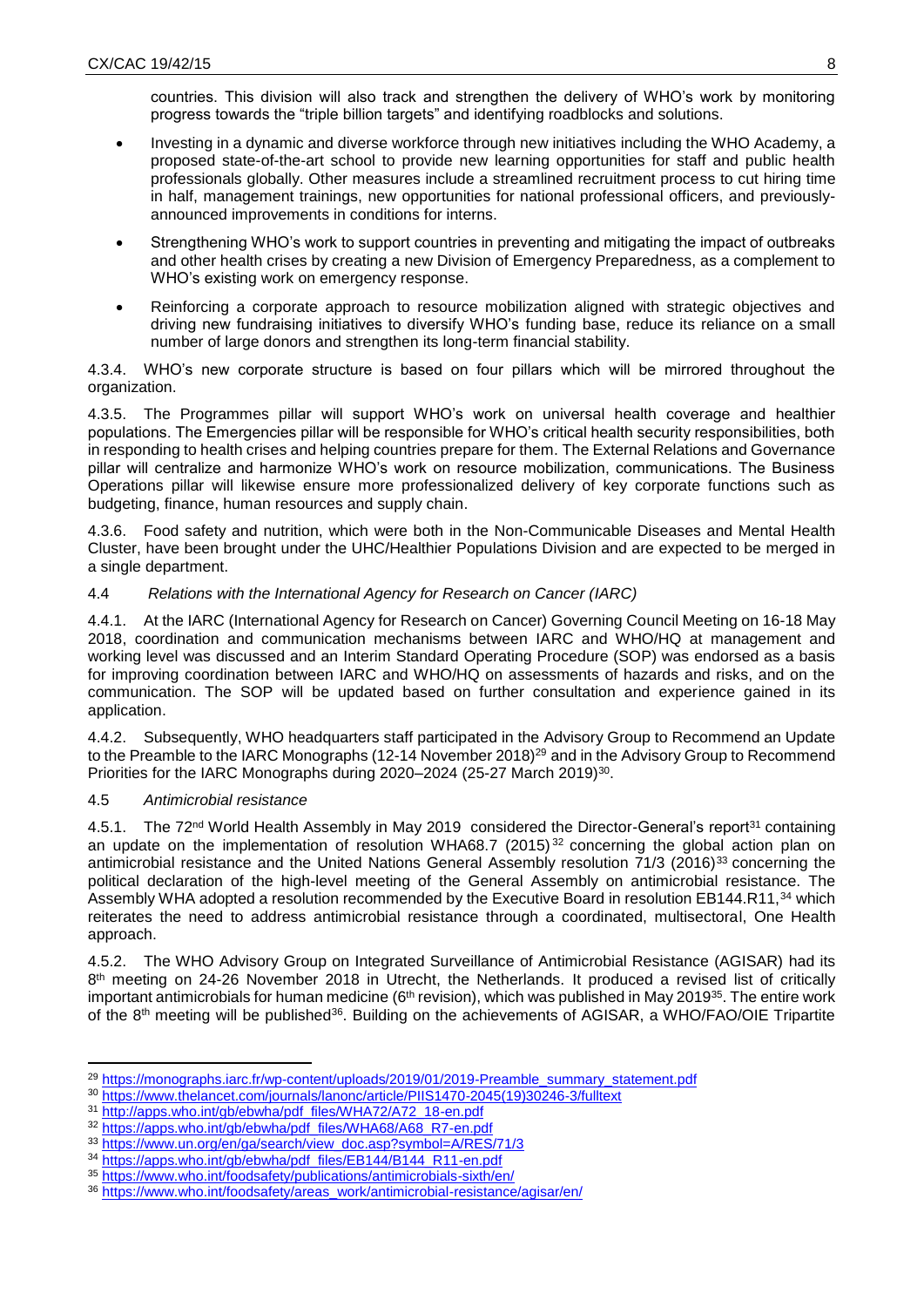Advisory Group on Intersectoral Support on AMR (T-AGISAR) is being constituted and its first meeting is expected to take place in the second half of 2019.

4.6 *Third High-level Meeting of the United Nations General Assembly on the Prevention and Control of Non-communicable Diseases (New York, September 2018)*

4.6.1. At this General Assembly meeting the Heads of State and Government committed to, inter alia: i) strengthen their commitment, as Heads of State and Government, to provide strategic leadership for the prevention and control of non-communicable diseases; ii) promote and implement policy, legislative and regulatory measures, including fiscal measures as appropriate, aiming at minimizing the impact of the main risk factors for non-communicable diseases, and promote healthy diets and lifestyles; iii) invite the private sector to further produce and promote food products consistent with a healthy diet, making further efforts to reformulate them in order to provide healthy and nutritious options, reducing the excessive use of salt, sugars and fats, in particular saturated fats and trans-fats; iv) invite the private sector to provide appropriate content information of those nutrients, bearing in mind international guidelines on nutrition labelling; v) invite the private sector to commit to further reduce the exposure of children to and impact on them of the marketing of foods and beverages high in fats, in particular saturated fats and trans-fats, sugars or salt, consistent with national legislation, where applicable.

### 4.7 *WHO Nutrition Guidance Expert Advisory Group (NUGAG) Subgroup on Diet and Health*

4.7.1. Carbohydrates, polyunsaturated fatty acids, and dietary patterns:

4.7.1.1. The NUGAG subgroup on Diet and Health finalized evidence-informed recommendations for **carbohydrates** (including dietary fibre) and **polyunsaturated fatty acids** (including EPA and DHA), taking into consideration not only the quality of evidence, but additional criteria including the balance of evidence on benefits and harms, values and preferences, resource implications, priority of the problems, equity and human rights, acceptability and feasibility. Several of the systematic reviews serving as the evidence base for formulation of recommendations have recently been published, including: three Cochrane reviews covering polyunsaturated fatty acids, and two covering carbohydrates, including a review published in The Lancet. Several additional reviews will be published in 2019. Regarding **dietary patterns**, the NUGAG Subgroup reviewed the results from the initial systematic review which is now currently being finalized, for review and discussion at the 13th meeting of the NUGAG Subgroup on Diet and Health to be held in Qingdao, China in early December 2019.

#### 4.7.2. Saturated fatty acids, trans-fatty acids and total fat

4.7.2.1. A public consultation on the draft WHO guidelines on saturated fatty acid intake and trans-fatty acid intake in adults and children was held in May 2018. Comments have been reviewed and the guidelines are now being finalized for release in 2019. Similarly, a public consultation and subsequent release of the WHO guideline on total fat intake in adults and children are planned for 2019.

#### 4.7.3. Non-sugar sweeteners

4.7.3.1 A public consultation and subsequent release of the WHO guideline on non-sugar sweetener use in adults and children are planned for 2019.

#### 4.8 *WHO Nutrition Guidance Expert Advisory Group (NUGAG) Subgroup on Policy Actions*

4.8.1 To help implement the development of evidence-informed policy guidance and measures to support Member States in creating an enabling food environment to promote healthy diets and nutrition, WHO established the WHO Nutrition Guidance Expert Advisory Group (NUGAG) Subgroup on Policy Actions, which will work alongside the NUGAG Subgroup on Diet and Health. The NUGAG Subgroup on Policy Actions will initially focus on developing three guidelines on policy actions, namely nutrition labelling policies, policies to restrict food marketing to children and fiscal policies to promote healthy diets. Developing guidelines on policy actions to promote healthy diets and nutrition will contribute greatly to the implementation of the UN Decade of Action on Nutrition (2016-2025), which aims to increase action at the national, regional and global levels to achieve commitments of the outcome documents of the second International Conference on Nutrition (ICN2). It will also contribute to achieving commitments of the Political Declaration of the third high-level meeting of the General Assembly on the prevention and control of non-communicable diseases, and ultimately the healthand nutrition-related Sustainable Development Goals (SDGs).

4.8.2. The first meeting of the NUGAG Subgroup on Policy Actions was held in Geneva, Switzerland on 11- 14 December 2018. At this 1st meeting the NUGAG Subgroup discussed and finalized the scope and PICO questions to guide the undertaking of the systematic reviews and subsequently to formulate the recommendations for the policy guidelines. All systematic reviews are currently being conducted. Additional reviews are underway on the balance of evidence on benefits and harms, values and preferences, resource implications, equity and human rights, acceptability and feasibility of implementing the defined policies. The second meeting of the NUGAG Subgroup on Policy Actions is scheduled to be held in Qingdao, China in mid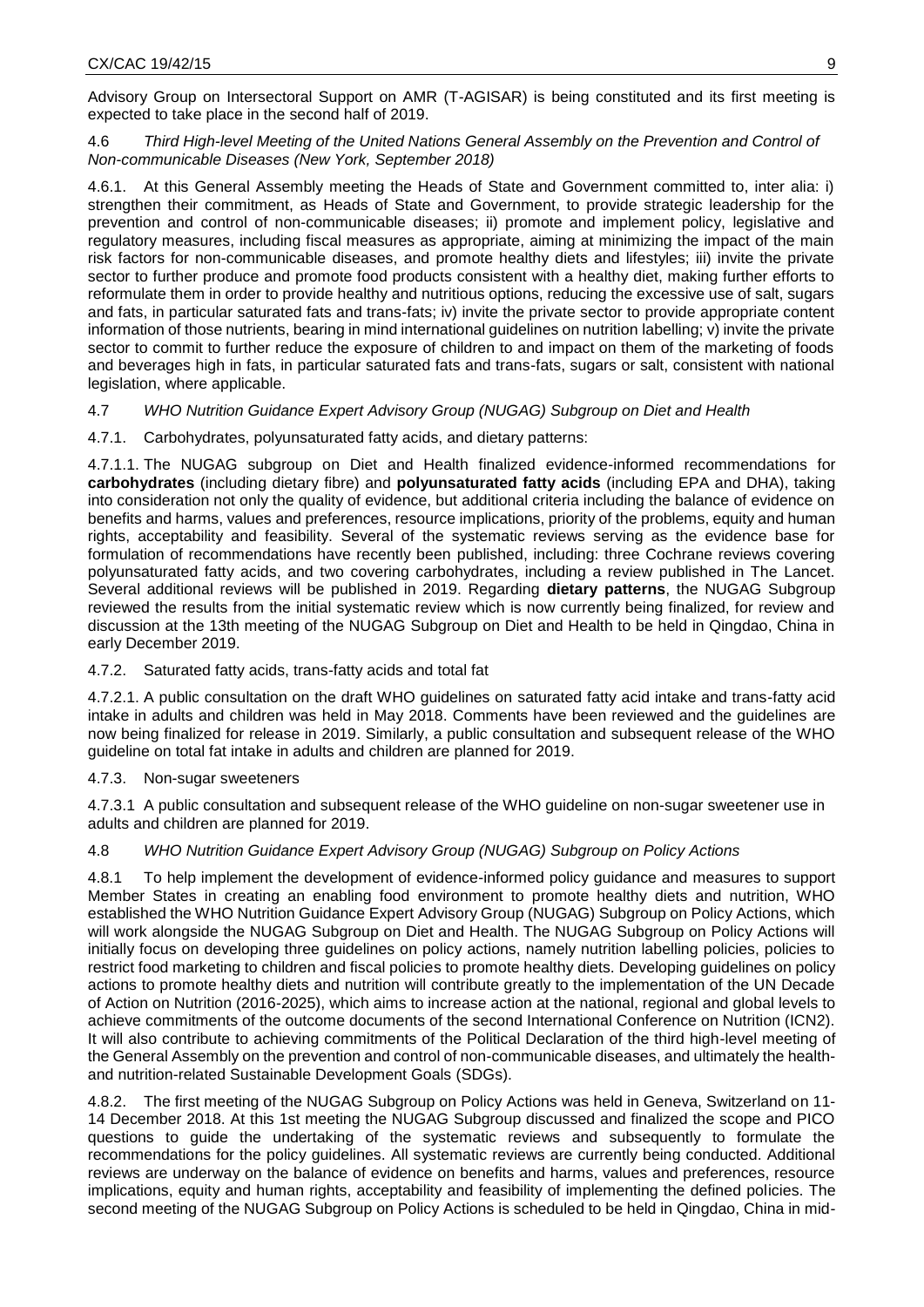December 2019, with the objective to review and discuss the results of the systematic reviews and formulate recommendations. It is also planned to discuss and finalize the scope and PICO questions for undertaking evidence review related to school food and nutrition policies.

## 4.9 *Updating of nutrient requirements for infants and young children under the age of 3 years*

4.9.1 WHO has initiated the process of preparing to update the nutrient requirements for infants and young children under the age of 3 years. The process includes identification of existing recommended nutrient requirements and physiological bases used in setting up those requirements in different countries through compiling an extensive list of national dietary guidelines from the countries in all regions. WHO has also reviewed the recent scientific literature on both macronutrients and micronutrients. Based on the results of the literature review and compilation of national dietary guidelines, nutrients have been prioritized for updating. Currently a scoping document is being prepared to guide the preparation of required systematic reviews to assess the existing evidence for updating these nutrient requirements. Discussions are underway between FAO and WHO to undertake this update jointly in 2019.

# 4.10 *Second Global Nutrition Policy Review (2016 – 2017)*

4.10.1. The report of the second Global Nutrition Policy Review based on information and data provided by 176 Member States (91%) and one area was published in November 2018<sup>37</sup>. Summary results were reported to the 70<sup>th</sup> World Health Assembly (WHA) in May 2018 as requested by WHA resolution 68.19 and also WHA decision 68(14). Results were also used in the Secretary-General's report to the 72nd UNGA session on the implementation of the United Nations Decade of Action on Nutrition (2016–2025). More than 5,000 individual country data compiled through the Review have been uploaded to the WHO Global database on the Implementation of Nutrition Action (GINA) to update respective country information.

# 4.11 *Elimination of industrially produced trans-fatty acids*

4.11.1. Elimination of industrially produced *trans*-fatty acids (iTFA) from the global food supply by 2023 is a priority target of the WHO's 13th General Programme of Work (GPW13) which guides the work of WHO during 2019 – 2023.

4.11.2. REPLACE Action Package: In May 2018, WHO launched the REPLACE action package which provides a strategic approach to eliminating iTFA from national food supplies, with the goal of global elimination by 2023. The REPLACE action package comprises an overarching technical document that provides a rationale and framework for this integrated approach to iTFA elimination, along with six modules and additional web resources<sup>38</sup> (which will be launched in May 2019), to facilitate implementation.

4.11.3. The REPLACE modules provide technical background information and propose practical steps to support governments to achieve elimination of iTFA from their national food supply. To achieve successful elimination, governments should pass best practice legal measures (outlined in the L and E modules). The information and practical steps outlined in the other modules, can be used to support the process of iTFA elimination, as necessary.

4.11.4. .Expert Consultation on Trans-Fatty Acid Assessment: The Expert Consultation on Trans-Fatty Acid Assessment was held in Geneva, Switzerland on 11–12 October 2018. The Consultation reviewed laboratory protocols for measuring trans-fatty acids (TFA) exposure in humans and TFA content in food and surveillance tools for countries to use in monitoring TFA intake in the population and TFA content in food supply with a view to increasing comparability of TFA data to monitor the impact of public health interventions and to track changes over time. These protocols and surveillance tools will be made available as part of the REPLACE modules and web resources in May 2019.

4.11.5. REPLACE Progress Report: Countdown to 2023: An annual progress report is being prepared to track country progress in taking actions to achieve the global target of eliminating iTFA by 2023. The report will describe the current global, regional and national situations and changes over the past year; track progress of key policy outcomes and milestones; discuss challenges and opportunities for future action; highlight enablers and challenges of country-level elimination; and recommend strategic priorities for the next 12 months to achieve the 2023 target. The report will also highlight a number of countries that had undertaken assessments to develop country roadmaps for the complete and sustained elimination of iTFA from their national food supplies, building on the REPLACE action package. The report is scheduled to be released at the time of the 72nd World Health Assembly which will take place on 20 – 28 May 2019.

4.12 *Alcohol* 

**<sup>.</sup>** <sup>37</sup> [https://www.who.int/nutrition/publications/policies/global\\_nut\\_policyreview\\_2016-2017/en/](https://www.who.int/nutrition/publications/policies/global_nut_policyreview_2016-2017/en/)

<sup>38</sup> <http://www.who.int/nutrition/topics/replace-transfat>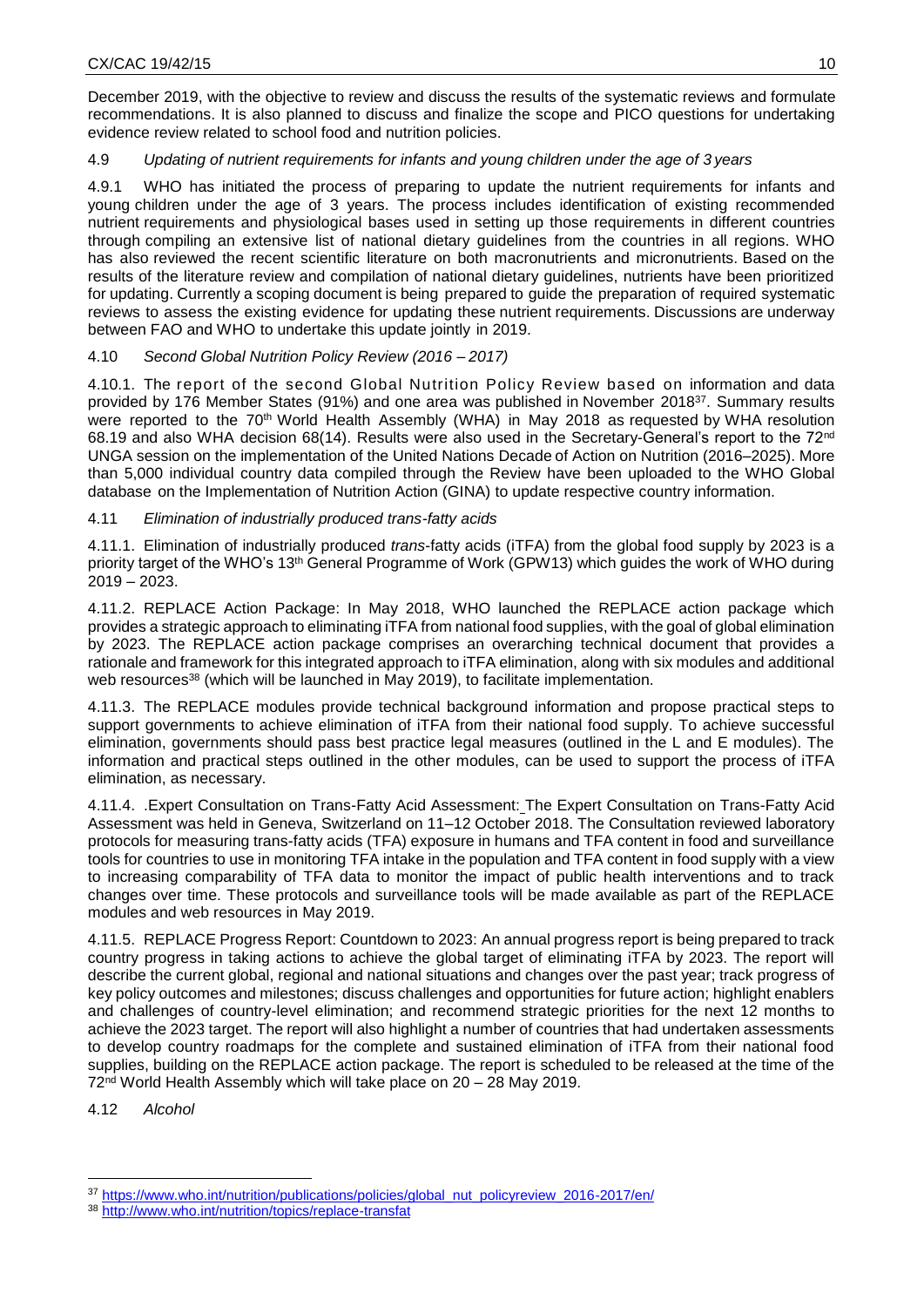4.12.1. WHO launched the Global Status Report on Alcohol and Health 2018 at the time of the UN General Assembly in New York in September 2018. The report provides:

- Data on relevance of reducing the harmful use of alcohol to Sustainable Development Goals 2030
- Currently available global policy and monitoring frameworks, strategies, and action plans
- Detailed information on the consumption of alcohol in populations, the health consequences of alcohol consumption and policy responses at global and regional levels and groups of countries with different income levels
- Trends in alcohol consumption and alcohol-related mortality and morbidity according to indicators included in the global monitoring frameworks
- Country profiles of the WHO Member States

4.12.2. The information presented in the report also address the labelling of alcoholic beverages. Countries most frequently report the requirement that alcoholic beverage labels should disclose the alcohol content (i.e. percentage of pure alcohol) of the beverage. This information is required for beer in 122 responding countries, for wine in 119 countries, and for spirits in 120 countries. High-income (85%) and low-income countries (80%) were more likely to report requiring labelling the alcohol content than middle-income countries (65-70%, depending on the beverage type).

4.12.3. Of the 164 responding countries, less than a third (47) mandated health and safety warning labels on bottles or containers.

- Of the 65 responding countries requiring either warning labels on advertisements for alcohol and/or on alcohol bottles or containers
- 23 have a legal requirement regarding the size of the warning label
- Warning labels often focus on underage drinking (41 countries) or drink–driving (31 countries)
- Only seven countries require rotation of the warning label text.

4.12.4. More information can be found on the WHO webpage<sup>39</sup>.

4.12.5. WHO has also introduced in September 2018 a new alcohol control initiative called "SAFER", to prevent and reduce alcohol-related deaths and disability. This WHO-led initiative aims to support global target of reducing harmful use of alcohol by 10% by 2025. The initiative outlines five high-impact strategies that can help governments reduce the harmful use of alcohol and related health, social and economic consequences;

- Strengthen restrictions on alcohol availability.
- Advance and enforce drink driving countermeasures.
- Facilitate access to screening, brief interventions, and treatment.
- Enforce bans or comprehensive restrictions on alcohol advertising, sponsorship, and promotion.
- Raise prices on alcohol through excise taxes and pricing policies.

4.12.6. The SAFER initiative includes three interlinked components to support country implementation:

- a WHO action package of effective alcohol policy and programme interventions;
- a WHO/UN-led programme focusing on country action; and
- a multi-stakeholder communications and advocacy campaign.
- 4.12.7. More information for SAFER can be found on the WHO webpage<sup>40</sup>.

## 4.13 *WHO Collaborating Centres*

4.13.1. WHO's activity is often supported or complemented by WHO Collaborating Centres (WHOCCs) which provide a diverse range of activities such as providing expert advice, collecting data for a report, organizing a meeting or developing a guideline.

4.13.2. The WHOCC global database (http://www.who.int/whocc/) is the official source of information on all WHOCCs. WHOCCs dealing with food safety and nutrition are listed in Annex I.

# **5. Recommendations**

**.** 

5.1. The Committee/Commission is invited to note the information given in this document and take necessary actions to best take into consideration of the policies of the parent organizations.

<sup>&</sup>lt;sup>39</sup> [https://www.who.int/substance\\_abuse/publications/global\\_alcohol\\_report/en/](https://www.who.int/substance_abuse/publications/global_alcohol_report/en/)

<sup>40</sup> [https://www.who.int/substance\\_abuse/safer/en/](https://www.who.int/substance_abuse/safer/en/)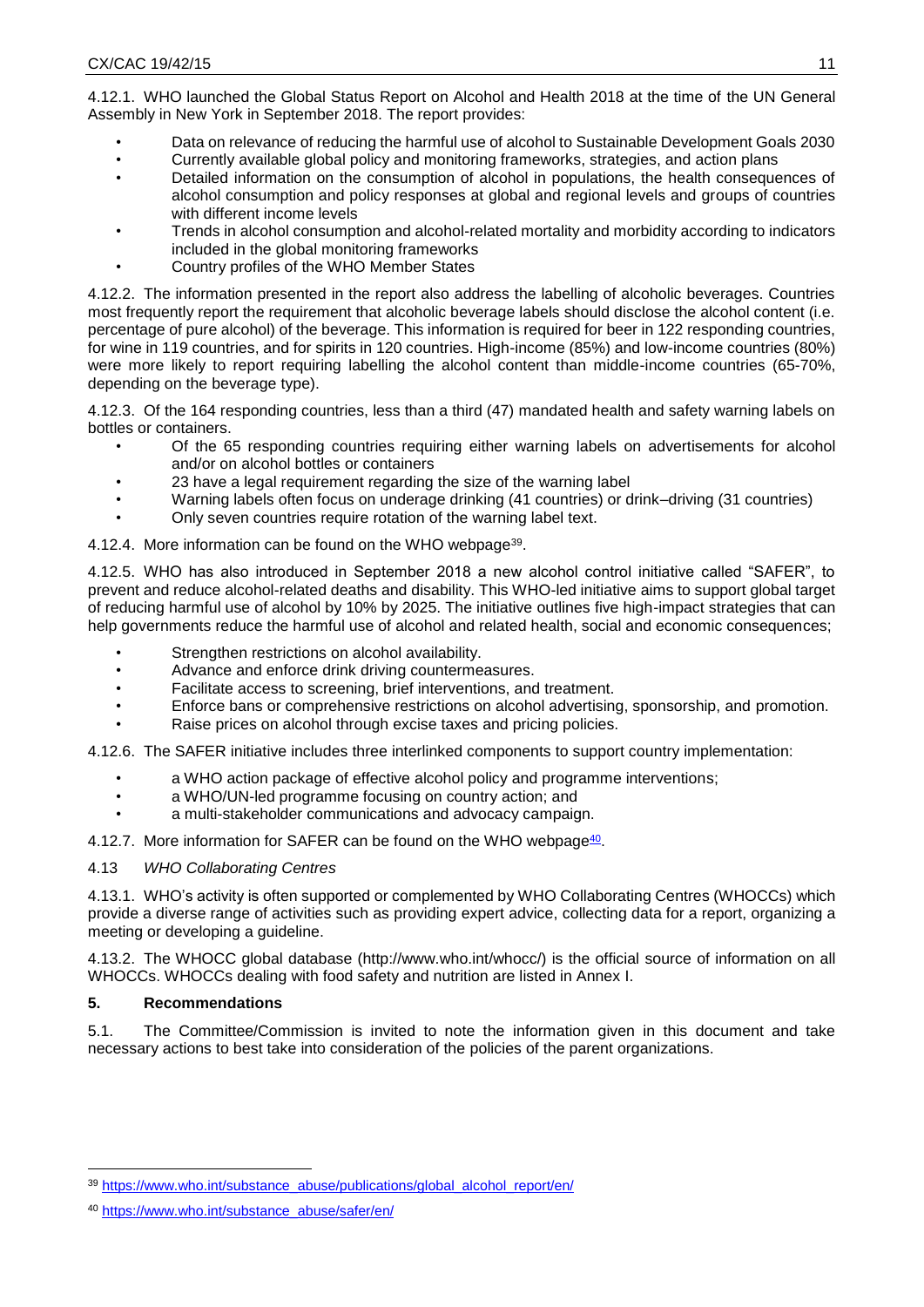| CC Nr          | <b>Title</b>                                                                                         | Institution                                                                                                                                                                | Country                            | Subjects                                                                                                                              | <b>Types of Activity</b>                                                                                                                            |
|----------------|------------------------------------------------------------------------------------------------------|----------------------------------------------------------------------------------------------------------------------------------------------------------------------------|------------------------------------|---------------------------------------------------------------------------------------------------------------------------------------|-----------------------------------------------------------------------------------------------------------------------------------------------------|
| <b>AUS-80</b>  | WHO Collaborating Centre for<br><b>Obesity Prevention</b>                                            | Global Obesity Centre at the Centre for<br>Population Health Research, Faculty of<br>Health, Deakin University                                                             | Australia                          | Nutrition<br>Noncommunicable diseases (NCDs) other<br>than those specifically mentioned<br><b>Diabetes</b>                            | Research<br>Providing technical advice to WHO<br>Training and education                                                                             |
| <b>AUS-110</b> | WHO Collaborating Centre on<br><b>Population Salt Reduction</b>                                      | The Food Policy Division, The George<br>Institute for Global Health                                                                                                        | Australia                          | NCDs other than those specifically mentioned<br><b>Nutrition</b><br>Health promotion & education                                      | Providing technical advice to WHO<br>Implementation of WHO programmes<br>and activities at country level<br>Collection and collation of information |
| <b>CAN-87</b>  | WHO Collaborating Centre for<br>Nutrition Policy for Chronic<br>Disease Prevention                   | Department of Nutritional Sciences (DNS),<br>University of Toronto                                                                                                         | Canada                             | Cardiovascular diseases<br><b>Nutrition</b><br>Research policy and development                                                        | Research<br>Providing technical advice to WHO<br>Training and education                                                                             |
| <b>CAN-98</b>  | <b>WHO Collaborating Centre on</b><br>Nutrition Changes and<br>Development                           | Department of Nutrition, Faculty of Medicine,<br>Université de Montréal                                                                                                    | Canada                             | <b>Nutrition</b><br>NCDs other than those specifically mentioned                                                                      | Research<br>Evaluation<br>Product development (guidelines;<br>manual; methodologies; etc.)                                                          |
| <b>CHN-24</b>  | WHO Collaborating Centre for<br><b>Food Contamination Monitoring</b>                                 | China National Center for Food Safety Risk<br>Assessment (CFSA)                                                                                                            | <b>PR</b> China                    | Food safety<br>Chemical safety<br>Environmental health and hazards other than<br>those specifically mentioned                         | Collection and collation of information<br>Information dissemination<br>Outbreaks and emergencies                                                   |
| <b>CHN-91</b>  | WHO Collaborating Centre for<br>Centre for Risk Analysis of<br>Chemicals in Food                     | Centre for Food Safety, Food and<br>Environmental Hygiene Department                                                                                                       | <b>PR China</b><br>(Hong-<br>Kong) | Food safety<br>Nutrition                                                                                                              | Collection and collation of information<br>Training and education<br>Organization of events (e.g.<br>conferences; summits)                          |
| <b>DEN-68</b>  | WHO Collaborating Center for<br>Research and Training on<br>Parasitic Zoonoses                       | Section for Parasitology and Aquatic<br>Pathobiology, Department of Veterinary and<br>Animal Sciences, Faculty of Health and<br>Medical Sciences, University of Copenhagen | Denmark                            | Neglected Tropical Diseases other than those<br>specifically mentioned<br>Zoonoses<br>Food safety                                     | Training and education<br>Providing technical advice to WHO<br>Provision of reference substances and<br>other services                              |
| <b>DEN-69</b>  | WHO Collaborating Centre for<br>Antimicrobial Resistance and<br>Foodborne Pathogens and<br>Genomics  | Division of Genomic Epidemiology, National<br>Food Institute, Technical University of<br>Denmark                                                                           | Denmark                            | Zoonoses<br>Food safety<br>Antimicrobial Resistance (AMR)                                                                             | Collection and collation of information<br>Research<br>Provision of reference substances and<br>other services                                      |
| <b>FRA-118</b> | <b>WHO Collaborating Centre for</b><br>Listeria                                                      | Department of Infection and Epidemiology -<br>"Microorganisms and host barriers" Group,<br><b>Institut Pasteur</b>                                                         | France                             | Food safety<br>Bacterial diseases other than those<br>specifically mentioned<br>Health systems research & development                 | Providing technical advice to WHO<br>Training and education<br>Product development (guidelines;<br>manual; methodologies; etc.)                     |
| <b>FRA-131</b> | WHO collaborating Center for<br>Typing and Antibiotic Resistance<br>of Salmonella                    | Unité de Recherche et d'Expertise des<br>Bactéries Pathogènes Entériques Institut<br>Pasteur                                                                               | France                             | <b>AMR Food safety</b><br>Infection control                                                                                           | Providing technical advice to WHO<br>Training and education                                                                                         |
| <b>DEU-129</b> | <b>WHO Collaborating Centre for</b><br>Obesity Prevention, Nutrition and<br><b>Physical Activity</b> | Division of Biometry and data Management,<br>Institute for Epidemiology and Prevention<br>Research - BIPS                                                                  | Germany                            | <b>Nutrition</b><br>NCDs other than those specifically mentioned<br>Health information; statistics; measurement &<br>trend assessment | Research<br>Collection and collation of information<br>Product development (guidelines;<br>manual; methodologies; etc.)                             |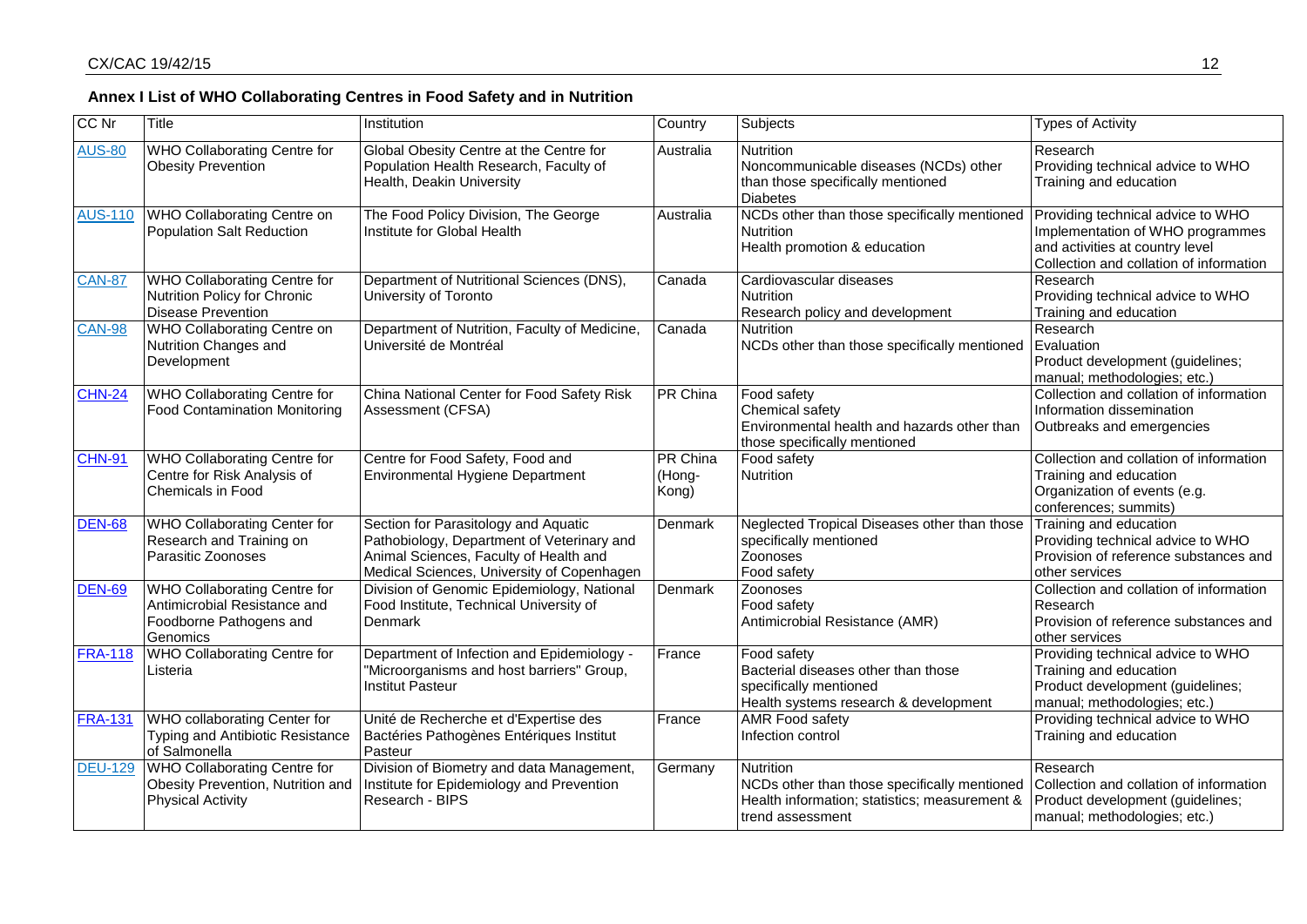| <b>DEU-134</b> | <b>WHO Collaborating Centre for</b>                | Department of Biometry, Epidemiology and                                 | Germany                 | Food safety                                                         | Collection and collation of information   |
|----------------|----------------------------------------------------|--------------------------------------------------------------------------|-------------------------|---------------------------------------------------------------------|-------------------------------------------|
|                |                                                    | Research and Training for Health   Information Processing, University of |                         | Zoonoses                                                            | Organization of events (e.g.              |
|                | at the Human-Animal-                               | Veterinary Medicine Hannover                                             |                         |                                                                     | conferences; summits)                     |
|                | <b>Environment Interface</b>                       |                                                                          |                         |                                                                     | Research                                  |
| <b>GRE-28</b>  | WHO Collaborating Centre for                       | Unit of Nutritional Epidemiology and Nutrition                           | Greece                  | <b>Nutrition</b>                                                    | Research                                  |
|                | Nutrition and Health                               | in Public Health                                                         |                         | NCDs other than those specifically mentioned                        | Training and education                    |
|                |                                                    | University of Athens Medical School                                      |                         | Ageing                                                              | Organization of events (e.g.              |
|                |                                                    |                                                                          |                         |                                                                     | conferences; summits)                     |
| <b>IRA-46</b>  | <b>WHO Collaborating Centre for</b>                | Faculty of Nutrition and Food Technology,                                | Iran (Islamic Nutrition |                                                                     | Research                                  |
|                | Research on Nutrition and Food                     | National Nutrition & Food Technology                                     | Republic of)            |                                                                     | Training and education                    |
|                | Technology                                         | Research Institute (NNFTRI)                                              |                         |                                                                     | Collection and collation of information   |
| <b>JPN-88</b>  | <b>WHO Collaborating Centre for</b>                | Unit for International Collaboration on                                  | Japan                   | Nutrition                                                           | Collection and collation of information   |
|                | Nutrition and Physical Activity                    | Nutrition and Physical Activity, National                                |                         | Health promotion and education                                      | Organization of events (e.g.              |
|                |                                                    | Institute of Health and Nutrition                                        |                         | NCDs other than those specifically mentioned                        | conferences; summits)                     |
|                |                                                    |                                                                          |                         |                                                                     | Research                                  |
| <b>KAZ-10</b>  | WHO Collaborating Centre in                        | Institute of International Projects                                      | Kazakhstan              | Nutrition                                                           | Collection and collation of information   |
|                | Kazakhstan for Nutrition                           | Kazakhstan Academy of Nutrition                                          |                         |                                                                     | Training and education                    |
|                |                                                    |                                                                          |                         |                                                                     | Support WHO in the implementation of      |
|                |                                                    |                                                                          |                         |                                                                     | WHO programmes and activities at          |
|                |                                                    |                                                                          |                         |                                                                     | country level                             |
| <b>NET-42</b>  | WHO Collaborating Centre for                       | National Institute for Public Health and the                             |                         | Netherlands Environmental health and hazards other than             | Providing technical advice to WHO         |
|                | Risk Assessment of Pathogens in Environment (RIVM) |                                                                          |                         | those specifically mentioned                                        | Coordination of activities carried out by |
|                | Food and Water                                     |                                                                          |                         | Food safety                                                         | several institutions (e.g. other WHO      |
|                |                                                    |                                                                          |                         | Health information; statistics; measurement &                       | collaborating centres)                    |
|                |                                                    |                                                                          |                         | trend assessment                                                    | Training and education                    |
| <b>NET-71</b>  | WHO Collaborating Centre for                       | Department of Infectious Diseases and                                    | <b>Netherlands</b>      | Zoonoses                                                            | Research                                  |
|                | Reference and Research on                          | Immunology, Faculty of Veterinary Medicine,                              |                         | Food safety                                                         | Provision of reference substances and     |
|                | Campylobacter                                      | University of Utrecht                                                    |                         |                                                                     | other services                            |
|                |                                                    |                                                                          |                         |                                                                     | Coordination of activities carried out by |
|                |                                                    |                                                                          |                         |                                                                     | several institutions (e.g. other WHO      |
|                |                                                    |                                                                          |                         |                                                                     | collaborating centres)                    |
| <b>NET-73</b>  | <b>WHO Collaborating Centre for</b>                | Division of Nutrition and Health                                         | Netherlands Nutrition   |                                                                     | Research                                  |
|                | <b>Nutrition</b>                                   | National Institute for Public Health and the                             |                         | Health promotion and education                                      | Evaluation                                |
|                |                                                    | Environment (RIVM)                                                       |                         | NCDs other than those specifically mentioned Training and education |                                           |
| <b>NET-82</b>  | WHO Collaborating Centre on                        | Food safety department, Centre for Nutrition,                            |                         | Netherlands   Food safety                                           | Collection and collation of information   |
|                | <b>Chemical Food Safety</b>                        | Prevention and Health Services (VPZ),                                    |                         | Chemical safety                                                     | Product development (guidelines;          |
|                |                                                    | National Institute for Public Health and the                             |                         | Environmental health and hazards other than                         | manual; methodologies; etc.)              |
|                |                                                    | Environment (RIVM)                                                       |                         | those specifically mentioned                                        | Coordination of activities carried out by |
|                |                                                    |                                                                          |                         |                                                                     | several institutions (e.g. other WHO      |
|                |                                                    |                                                                          |                         |                                                                     | collaborating centres)                    |
| <b>NEZ-16</b>  | WHO Collaborating Centre for                       | Department of Human Nutrition, University of                             | <b>New</b>              | Nutrition                                                           | Training and education                    |
|                | <b>Human Nutrition</b>                             | Otago                                                                    | Zealand                 | <b>Diabetes</b>                                                     | Research                                  |
|                |                                                    |                                                                          |                         | Food safety                                                         | Providing technical advice to WHO         |
|                |                                                    |                                                                          |                         |                                                                     |                                           |